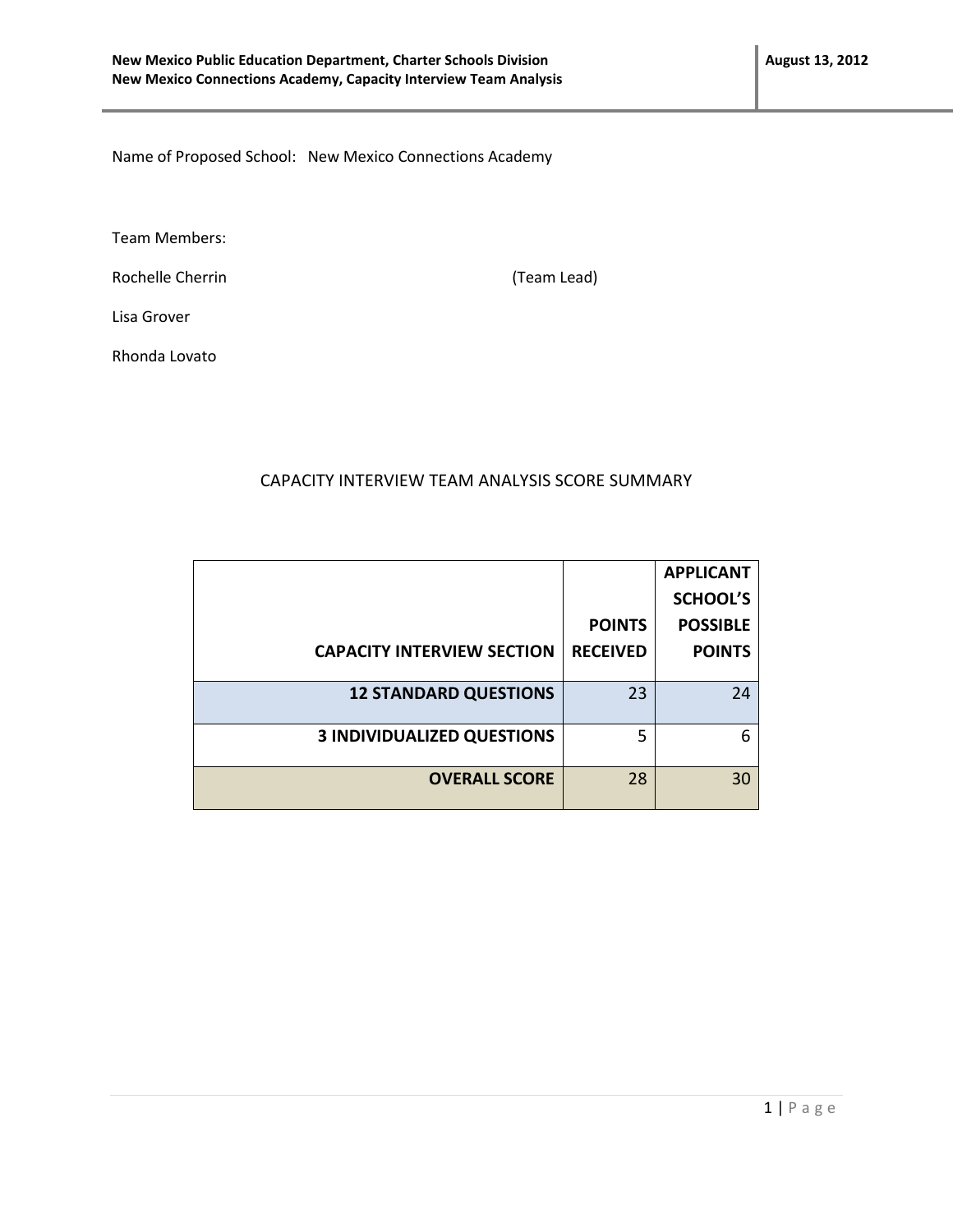| <b>Educational Plan</b> | Describe a typical day for a student in your school. Please be as concise and specific as<br>1.<br>possible; consider the teachers, the materials, the class, the parents, ancillary staff,<br>etc.                                                                                                                                                |
|-------------------------|----------------------------------------------------------------------------------------------------------------------------------------------------------------------------------------------------------------------------------------------------------------------------------------------------------------------------------------------------|
| 2                       | Comments:<br>The response is adequate and complete and provides a clear and comprehensive picture of<br>what the various "typical" days may look in a virtual setting.                                                                                                                                                                             |
| <b>Educational Plan</b> | What is your plan if the school's actual enrollment population is different from the<br>2.<br>targeted population you originally intended to serve?                                                                                                                                                                                                |
| 2                       | Comments:<br>N/A - This response is adequate and complete. Historically, the school has served students<br>from all over various states.                                                                                                                                                                                                           |
| Governance              | Please explain the delineated roles and responsibilities of, and the relationships<br>3.<br>between, the founders, the governing body, and the school's administration during the<br>transitional period between the planning year and the first year of operations.<br>Describe how those relationships evolve over the full term of the charter. |
| 2                       | Comments:<br>This section is adequate and complete and demonstrates the capacity of the founders to<br>transition into a permanent governing body. All relationships are understood and the<br>board is eager to take on the opening tasks of the school.                                                                                          |
| Governance              | How does the school's governing body exercise its oversight and accountability? What<br>4.<br>does the governing body have oversight of?                                                                                                                                                                                                           |
| 2                       | Comments:<br>The response was adequate and complete and demonstrates the founding members'<br>knowledge of a governing body's responsibilities in the areas of oversight and<br>accountability.                                                                                                                                                    |
| Facility                | Describe your plan for acquiring a facility and ensuring that the facility meets<br>5.<br>educational occupancy standards required by applicable New Mexico construction<br>codes. Whose responsibility is it to carry out this major piece of opening a charter<br>school?                                                                        |
| 2                       | Comments:<br>The response was thorough and well presented, and reflected an understanding of laws<br>and regulations as well as the flexible facility needs of a virtual school.                                                                                                                                                                   |
| Facility                | If you cannot find a building that meets PSFA approval, what is your next steps plan?<br>6.                                                                                                                                                                                                                                                        |
| 2                       | Comments:<br>The answer was complete and addressed all requirements defined in laws and regulations.                                                                                                                                                                                                                                               |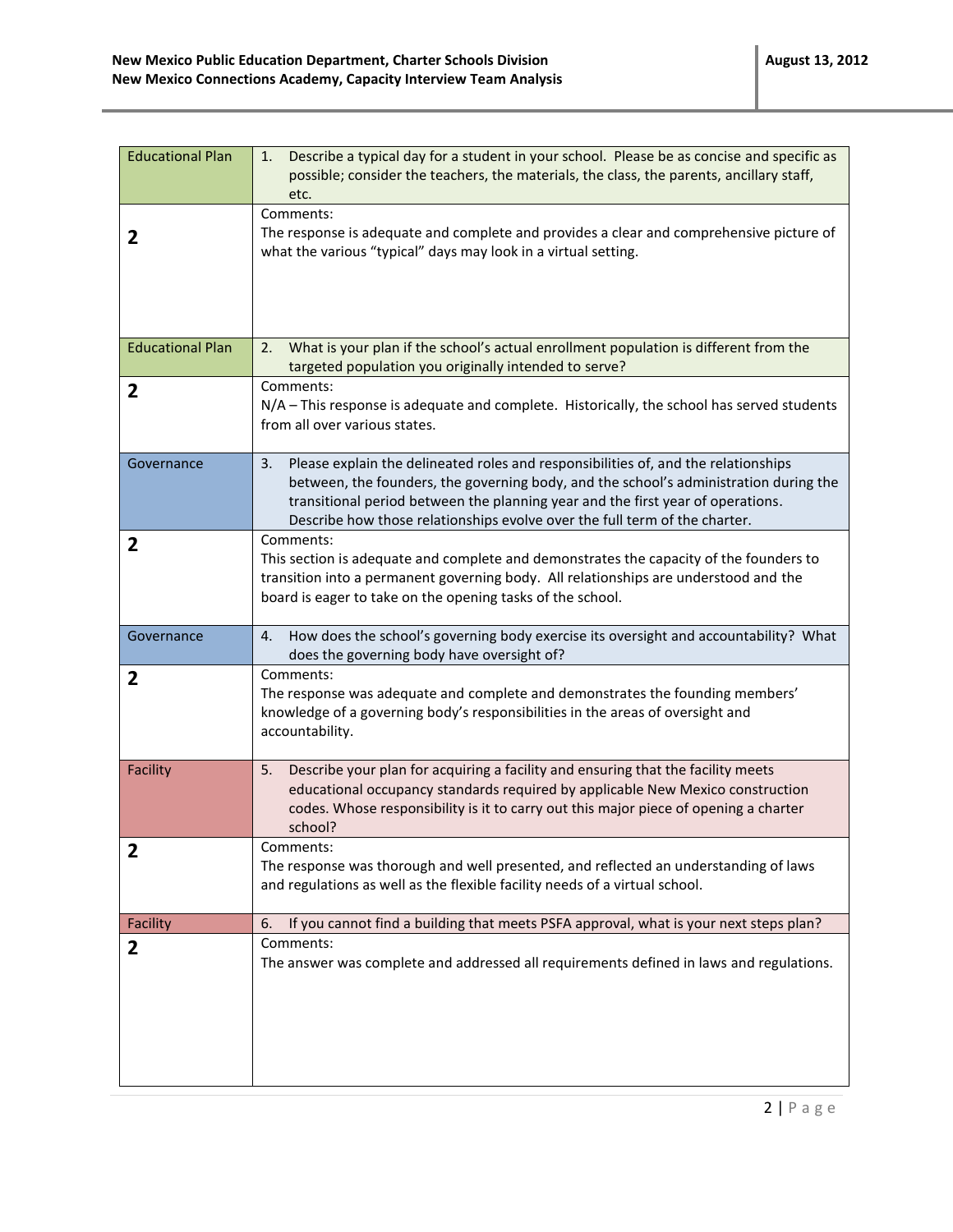| Finance                           | How are you going to open your school without federal start-up funds?<br>7.                                                                                                                                                                                                                       |
|-----------------------------------|---------------------------------------------------------------------------------------------------------------------------------------------------------------------------------------------------------------------------------------------------------------------------------------------------|
| $\mathbf{1}$                      | Comments:<br>The response was incomplete. The applicants were not able to address how expenditures<br>such as hiring staff, professional development, SIS and business management services, etc.<br>would be addressed.                                                                           |
| Finance                           | If something in your budget is not working as planned, for instance, you do not get the<br>8.<br>desired enrollment numbers for the first year, what will be your plan of action?                                                                                                                 |
| $\overline{2}$                    | Comments:<br>The response is adequate and reflects a thorough and reasonable plan to address budget<br>shortfalls due to enrollment.                                                                                                                                                              |
| Policies and<br><b>Procedures</b> | 9. If your school requires a change to the original charter contract what is the process for<br>your governing body to address that change?                                                                                                                                                       |
| $\overline{\mathbf{2}}$           | Comments:<br>The response is adequate and complete and demonstrates the founding board's knowledge<br>of the amendment process.                                                                                                                                                                   |
| Policies and<br><b>Procedures</b> | 10. What role do policies have in the operation of a school? What triggers the need for a<br>policy?                                                                                                                                                                                              |
| 2                                 | Comments:<br>The response reflected a thorough understanding of and importance of assuring effective<br>policies, especially as related to operating a virtual school.                                                                                                                            |
| Policies and<br><b>Procedures</b> | 11. What do you anticipate your process will be for developing policies? How will you<br>ensure that your policies and procedures are not only compliant, but current and<br>effective?                                                                                                           |
| $\overline{2}$                    | Comments:<br>The group is well aware of the process and importance of developing strong and compliant<br>policies to assure a successful school. They will work with legal counsel as needed to assure<br>a strong policy handbook.                                                               |
| <b>Planning Year</b>              | 12. What major challenges to you anticipate during the planning year as you work to open<br>a new school? How do you envision organizing yourselves to carry out the tasks<br>required to open a school?                                                                                          |
| 2                                 | Comments:<br>A response with timeline was given in a previous prompt (#7).<br>The response assures that the applicants are aware of challenges related to opening a<br>school, and gave a reasonable timeline with identified tasks to be completed, and by<br>whom, prior to opening the school. |
| <b>Review Team's</b>              | Regarding Student Performance goals, please clarify for us the thought process of<br>13.                                                                                                                                                                                                          |